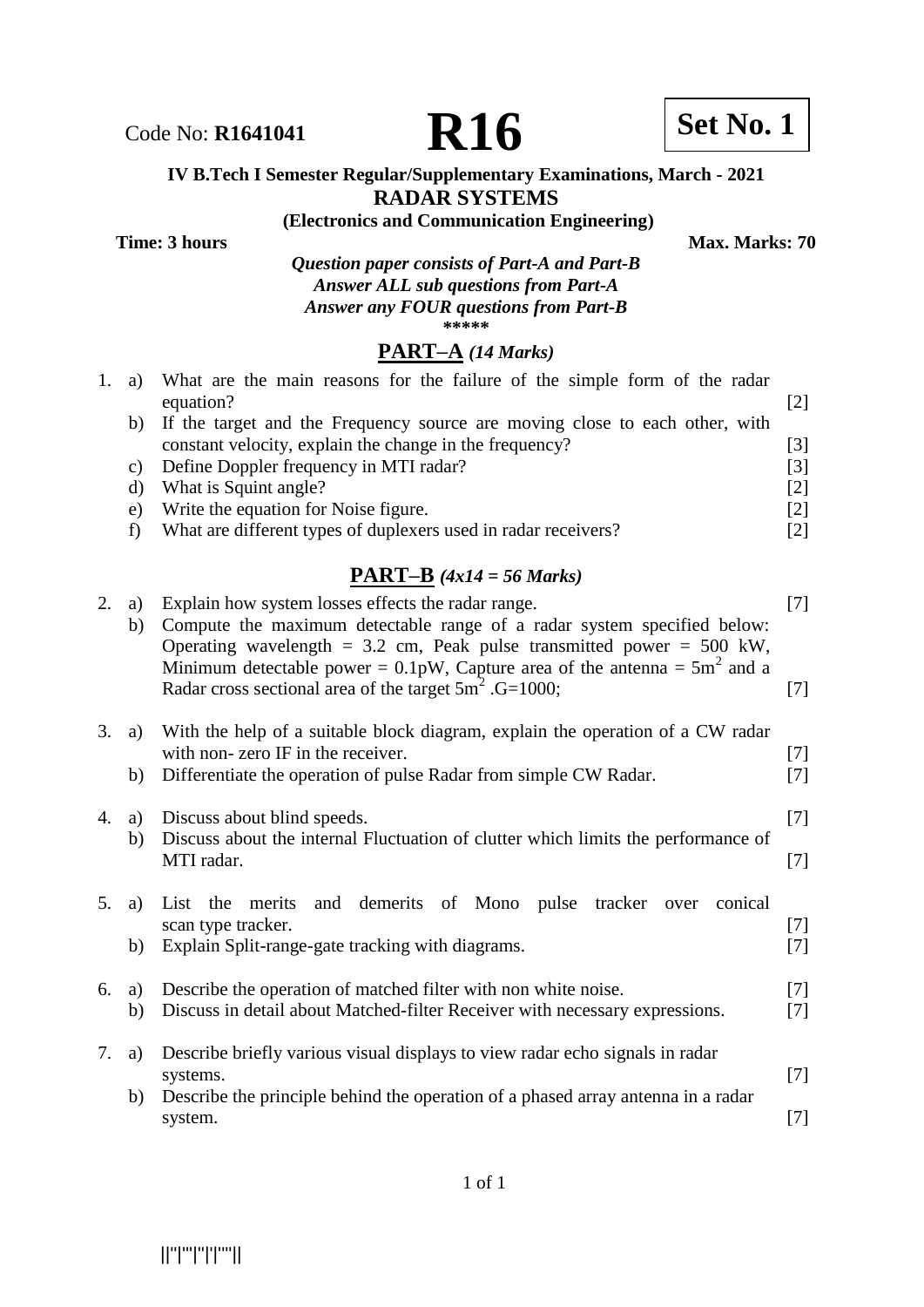

Code No: **R1641041 R16 Set No. 2** 

#### **IV B.Tech I Semester Regular/Supplementary Examinations, March - 2021 RADAR SYSTEMS**

**(Electronics and Communication Engineering)**

**Time: 3 hours** Max. Marks: 70

*Question paper consists of Part-A and Part-B Answer ALL sub questions from Part-A Answer any FOUR questions from Part-B* **\*\*\*\*\***

# **PART–A** *(14 Marks)*

| 1. a) | What do you mean by maximum unambiguous range?                             | [3] |
|-------|----------------------------------------------------------------------------|-----|
| b)    | What are interferences that effect the velocity measurements in CW or FMCW |     |
|       | radars?                                                                    | [3] |
| C)    | Define MTI improvement factor.                                             | [2] |
| d)    | Describe the single lobe scanning.                                         | [2] |
| e)    | What is a matched filter Receiver?                                         | [2] |
|       | What are the limitations of Redomes?                                       | [2] |

# **PART–B** *(4x14 = 56 Marks)*

| 2. | a)<br>b) | Derive the Radar range equation and discuss about its applications.<br>Use the radar range equation to determine the required transmit power for a pulse<br>radar given that $S_{min}$ =10-13 Watts, G=2000 $\lambda = 0.23m$ , PRF=524Hz $\sigma = 2.0m^2$<br>for a target range of 70Km. | $[7]$<br>$[7]$ |
|----|----------|--------------------------------------------------------------------------------------------------------------------------------------------------------------------------------------------------------------------------------------------------------------------------------------------|----------------|
| 3. | a)<br>b) | Explain the principle of Doppler effect and its application of CW Radar.<br>With neat sketch explain the principle of operation of FM CW radar.                                                                                                                                            | $[7]$<br>$[7]$ |
| 4. | a)<br>b) | Explain in detail about Internal fluctuation of clutter of an MTI Radar.<br>following<br>briefly<br>the<br>limitations<br>Explain<br>very<br>of<br><b>MTI</b><br>radar.<br>(i) Equipment in stabilities.<br>(ii) Scanning modulation.                                                      | $[7]$          |
|    |          | (iii) Internal fluctuation of clutter.                                                                                                                                                                                                                                                     | $[7]$          |
| 5. | a)       | Draw the block diagram of an amplitude comparison mono pulse tracking radar<br>in azimuth and elevation directions. Explain the functioning.                                                                                                                                               | $[7]$          |
|    | b)       | Why does tracking radar have poor accuracy at low elevation angles? Explain.                                                                                                                                                                                                               | $[7]$          |
| 6. | a)<br>b) | What is a matched filter receiver? Derive its frequency response function.<br>Explain the differences between matched filter and non-matched filter.                                                                                                                                       | $[7]$<br>$[7]$ |
| 7. | a)       | Discuss about the grating lobes in the phased array antennas used in radar<br>systems.                                                                                                                                                                                                     | $[7]$          |
|    | b)       | Describe the operation of branch and balanced type duplexers with necessary<br>diagrams.                                                                                                                                                                                                   | $[7]$          |
|    |          |                                                                                                                                                                                                                                                                                            |                |

||''|'''|''|'|''''||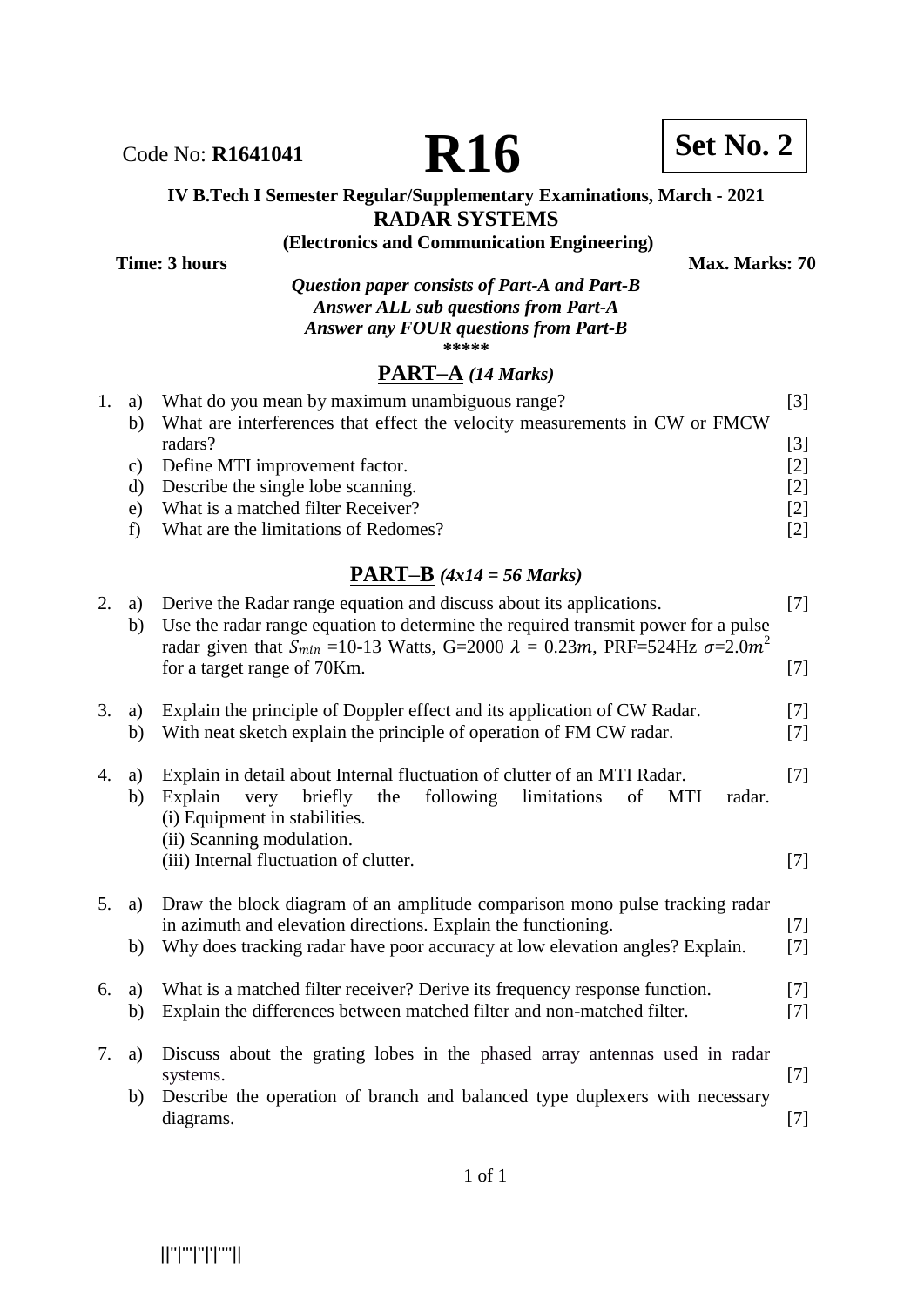#### **IV B.Tech I Semester Regular/Supplementary Examinations, March - 2021 RADAR SYSTEMS**

**(Electronics and Communication Engineering)**

**Time: 3 hours** Max. Marks: 70

*Question paper consists of Part-A and Part-B Answer ALL sub questions from Part-A Answer any FOUR questions from Part-B* **\*\*\*\*\***

### **PART–A** *(14 Marks)*

| 1. a) | What is missed detection?                            | 121               |
|-------|------------------------------------------------------|-------------------|
| b)    | What are the applications of CW radar?               | [2]               |
| C)    | Define Clutter visibility factor.                    | $\lceil 3 \rceil$ |
|       | List out and describe the basic methods of scanning. | [2]               |
| e)    | What are the properties of Matched filter?           | $\lceil 3 \rceil$ |
|       | Compare Series and parallel feeds.                   | 121               |

# **PART–B** *(4x14 = 56 Marks)*

| 2. | a)       | State Radar range equation and discuss the influence of radar cross section on the<br>range realizable.                                                                                                                                                                                                                              | $[7]$                                                                                                                                                                                                               |
|----|----------|--------------------------------------------------------------------------------------------------------------------------------------------------------------------------------------------------------------------------------------------------------------------------------------------------------------------------------------|---------------------------------------------------------------------------------------------------------------------------------------------------------------------------------------------------------------------|
|    | b)       | Describe the effect of pulse repetition frequency on the estimated unambiguous<br>range of radar.                                                                                                                                                                                                                                    | $[7]$                                                                                                                                                                                                               |
| 3. | a)<br>b) | Explain how range and Doppler measurements are performed using FM CW<br>radar.<br>Find out the Doppler frequency shift caused by a space borne target approaching<br>with a relative velocity of 100 m/s with respect to a CW Radar operating at a<br>carrier frequency of 6.0 GHz. (Velocity of electromagnetic wave can be assumed | $[7]$                                                                                                                                                                                                               |
|    |          | as $3 \times 108 \text{ m/s}$ )                                                                                                                                                                                                                                                                                                      | $[7]$                                                                                                                                                                                                               |
| 4. | a)<br>b) | What are Delay line cancellers? Explain their filter characteristics.<br>List out the advantages of Non coherent MTI radar.                                                                                                                                                                                                          | $[7]$<br>$[7]$                                                                                                                                                                                                      |
| 5. | a)       | Write the differences between conical and mono pulse Tracking Radars.                                                                                                                                                                                                                                                                | $[7]$                                                                                                                                                                                                               |
|    | b)       | Describe the phase comparison mono pulse tracking technique in a radar system<br>with the help of necessary block diagram.                                                                                                                                                                                                           | $[7]$                                                                                                                                                                                                               |
| 6. | a)<br>b) | Explain the differences between matched filter and non-matched filter.<br>Define noise figure and equivalent noise temperature of a radar receiver.                                                                                                                                                                                  | $[7]$<br>$[7]$                                                                                                                                                                                                      |
| 7. | a)<br>b) | Describe the operation of branch and balanced type duplexers with necessary<br>diagrams.<br>Write the advantages and limitations of Redomes.                                                                                                                                                                                         | $[7]$<br>$[7] % \includegraphics[width=0.9\columnwidth]{figures/fig_10.pdf} \caption{The 3D (black) model for the estimators in the left and right. The left and right is the same as in the right.} \label{fig:2}$ |
|    |          |                                                                                                                                                                                                                                                                                                                                      |                                                                                                                                                                                                                     |

Code No: **R1641041 R16 Set No. 3**